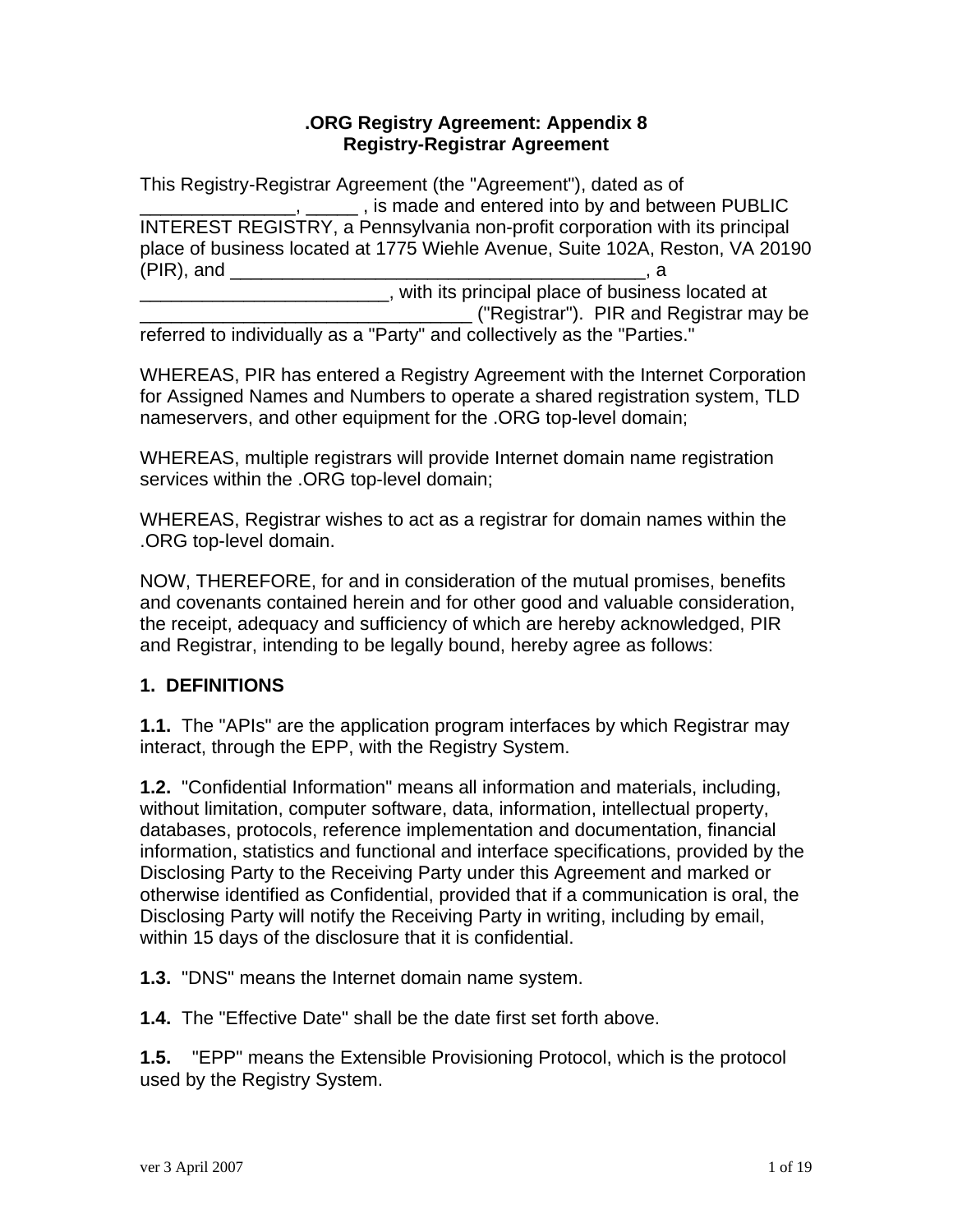**1.6.**"ICANN" means the Internet Corporation for Assigned Names and Numbers.

**1.7.** "Personal Data" refers to data about any identified or identifiable natural person.

**1.8.** "Registered Name" refers to a domain name within the domain of the Registry TLD, whether consisting of two or more (e.g., john.smith.ORG) levels, about which PIR or an affiliate engaged in providing Registry Services maintains data in a Registry Database, arranges for such maintenance, or derives revenue from such maintenance. A name in a Registry Database may be a Registered Name even though it does not appear in a TLD zone file (e.g., a registered but inactive name).

**1.9.** "Registered Name Holder" means the holder of a Registered Name.

**1.10.** The "Registrar Tool Kit" comprises the EPP, APIs and Software.

**1.11.** "Registry Agreement" means the Registry Agreement between PIR and ICANN dated as of 8 December, 2006, for the operation of the Registry TLD, as amended from time to time.

**1.12.** "Registry Database" means a database comprised of data about one or more DNS domain names within the domain of the Registry TLD that is used to generate either DNS resource records that are published authoritatively or responses to domain-name availability lookup requests or Whois queries, for some or all of those names.

**1.13.** "Registry Services" Registry Services are: (a) those services that are both (i) operations of the registry critical to the following tasks: the receipt of data from registrars concerning registrations of domain names and name servers; provision to registrars of status information relating to the zone servers for the TLD; dissemination of TLD zone files; operation of the registry zone servers; and dissemination of contact and other information concerning domain name server registrations in the TLD as required by this Agreement; and (ii) provided by the Registry Operator for the .org registry as of the Effective Date; (b) other products or services that the Registry Operator is required to provide because of the establishment of a Consensus Policy (as defined in the Registry Agreement); (c) any other products or services that only a registry operator is capable of providing, by reason of its designation as the registry operator; and (d) material changes to any Registry Service within the scope of (a), (b) or (c) above.

**1.14.** "Registry TLD" means the .ORG TLD.

**1.15.** The "Registry System" means the system operated by PIR for Registered Names in the Registry TLD.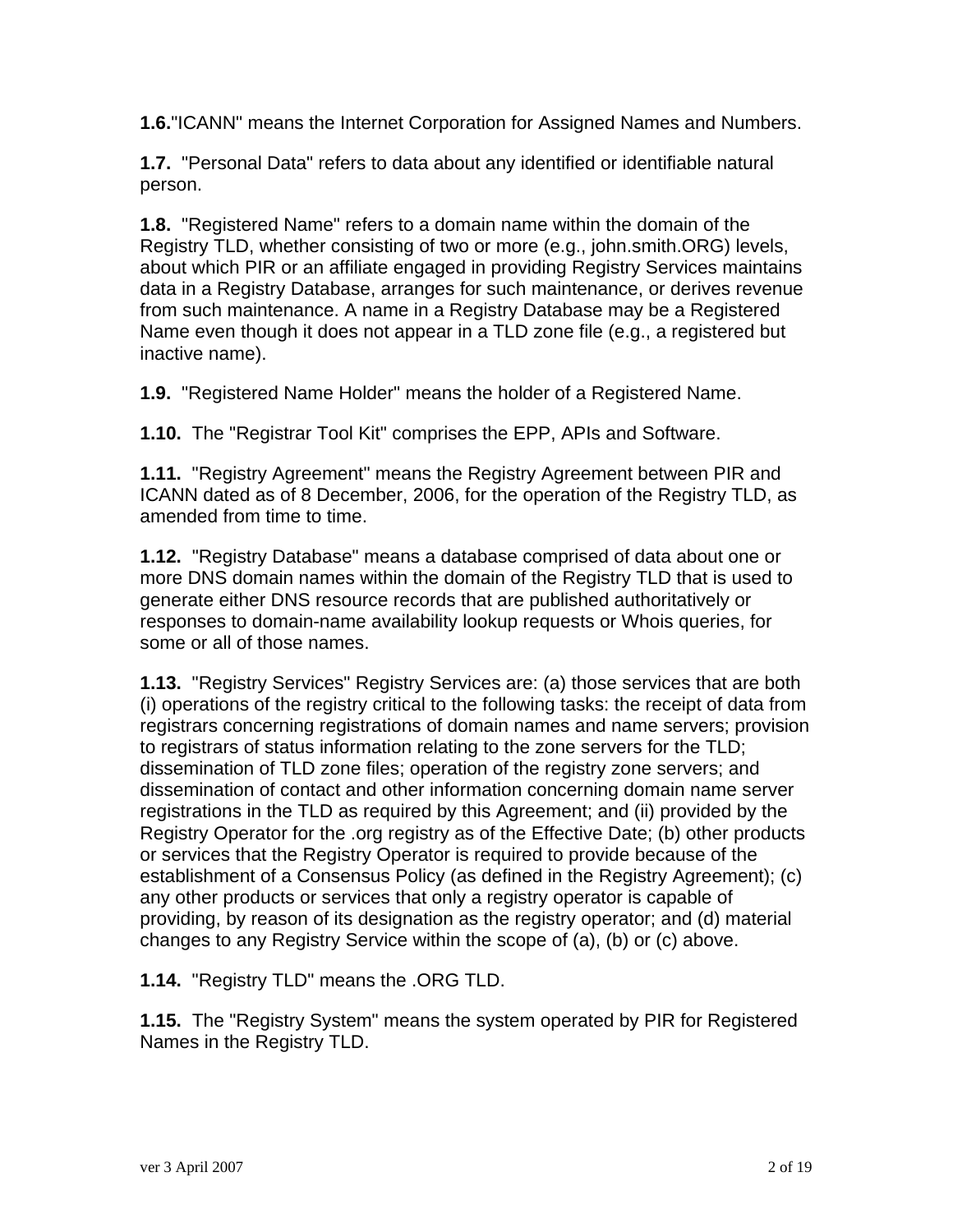**1.16.** "Software" means reference client software intended to allow Registrar to develop its system to register second-level domain names through the Registry System.

**1.17.** "Term" means the term of this Agreement, as set forth in Subsection 9.1.

**1.18.** A "TLD" means a top-level domain of the DNS.

Other terms used in this Agreement as defined terms shall have the meanings ascribed to them in the context in which they are defined.

## **2. OBLIGATIONS OF PIR**

**2.1. Access to Registry System.** Throughout the Term of this Agreement, PIR shall operate the Registry System and provide Registrar with access to the Registry System to transmit domain name registration information for the Registry TLD to the Registry System. Nothing in this Agreement entitles Registrar to enforce any agreement between PIR and ICANN.

**2.2. Maintenance of Registrations Sponsored by Registrar.** Subject to the provisions of this Agreement, ICANN requirements, and PIR requirements authorized by ICANN, PIR shall maintain the registrations of Registered Names sponsored by Registrar in the Registry System during the term for which Registrar has paid the fees required by Subsection 4.1.

**2.3. Provision of Tool Kit; License.** No later than three business days after the Effective Date, PIR shall provide to Registrar a copy of the Registrar Tool Kit, which shall provide sufficient technical specifications to permit registrar interface with the Registry System and employ its features that are available to Registrars. Subject to the terms and conditions of this Agreement, PIR hereby grants Registrar and Registrar accepts a non-exclusive, non-transferable, worldwide limited license to use for the Term and purposes of this Agreement, all components owned by or licensed to PIR in and to the EPP, APIs, any reference client software and any other intellectual property included in the Registrar Tool Kit, as well as updates and redesigns thereof, to provide domain name registration services in the Registry TLD only and for no other purpose.

**2.4. Changes to System.** PIR may from time to time replace or make modifications to the EPP, APIs, or Software or other materials licensed hereunder that will modify, revise or augment the features of the Registry System. PIR will provide Registrar with at least ninety days notice prior to the implementation of any material changes to the EPP, APIs, Software or other materials licensed hereunder.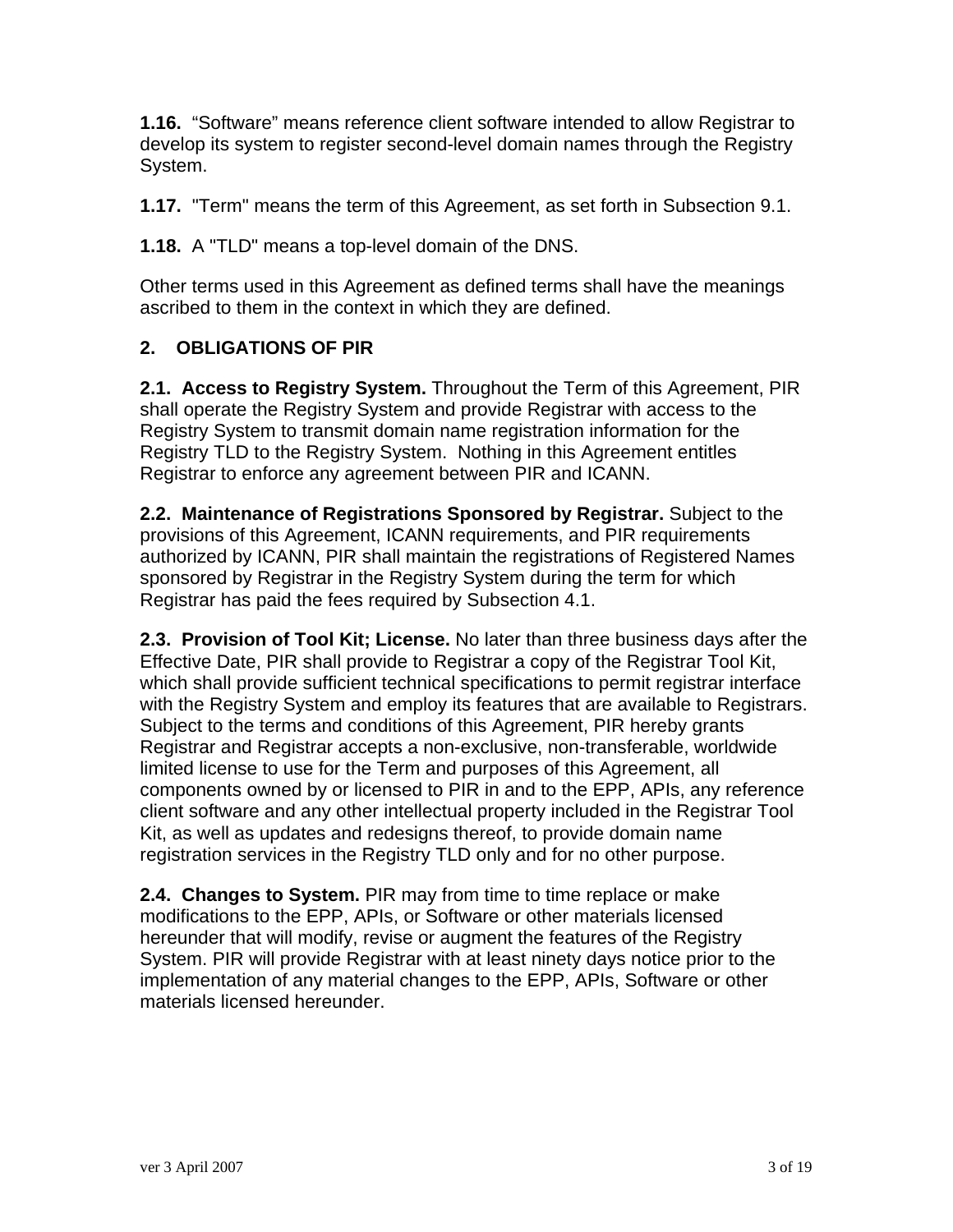#### **2.5. Engineering and Customer Service Support.**

**2.5.1. Engineering Support.** PIR agrees to provide Registrar with reasonable engineering telephone support (24 hour/7 day) to address engineering issues arising in connection with Registrar's use of the Registry System.

**2.5.2. Customer Service Support.** During the Term of this Agreement, PIR will provide reasonable telephone and e-mail customer service support to Registrar (but not to Registered Name Holders or prospective customers of Registrar), for non-technical issues solely relating to the Registry System and its operation. PIR will provide Registrar with a telephone number and e-mail address for such support during implementation of the Protocol, APIs and Software. First-level telephone support will be available on business days between the hours of 9 a.m. and 5 p.m. Eastern US time.

**2.6. Handling of Personal Data.** PIR shall notify Registrar of the purposes for which Personal Data submitted to PIR by Registrar is collected, the intended recipients (or categories of recipients) of such Personal Data, and the mechanism for access to and correction of such Personal Data. PIR shall take reasonable steps to protect Personal Data from loss, misuse, unauthorized disclosure, alteration or destruction. PIR shall not use or authorize the use of Personal Data in a way that is incompatible with the notice provided to registrars. PIR may from time to time use the demographic data collected for statistical analysis, provided that this analysis will not disclose individual Personal Data and provided that such use is compatible with the notice provided to registrars regarding the purpose and procedures for such use.

**2.7. Service Level Agreement.** PIR shall issue credits to Registrar as described in Appendix 10 to the Registry Agreement, which appendix is hereby incorporated by reference, as amended from time to time.

**2.8. ICANN Requirements.** PIR'S obligations hereunder are subject to modification at any time as the result of ICANN-mandated requirements and consensus policies. Notwithstanding anything in this Agreement to the contrary, Registrar shall comply with any such ICANN requirements in accordance with the timeline defined by ICANN.

## **3. OBLIGATIONS OF REGISTRAR**

**3.1. Accredited Registrar.** During the Term of this Agreement, Registrar shall maintain in full force and effect its accreditation by ICANN as a registrar for the Registry TLD.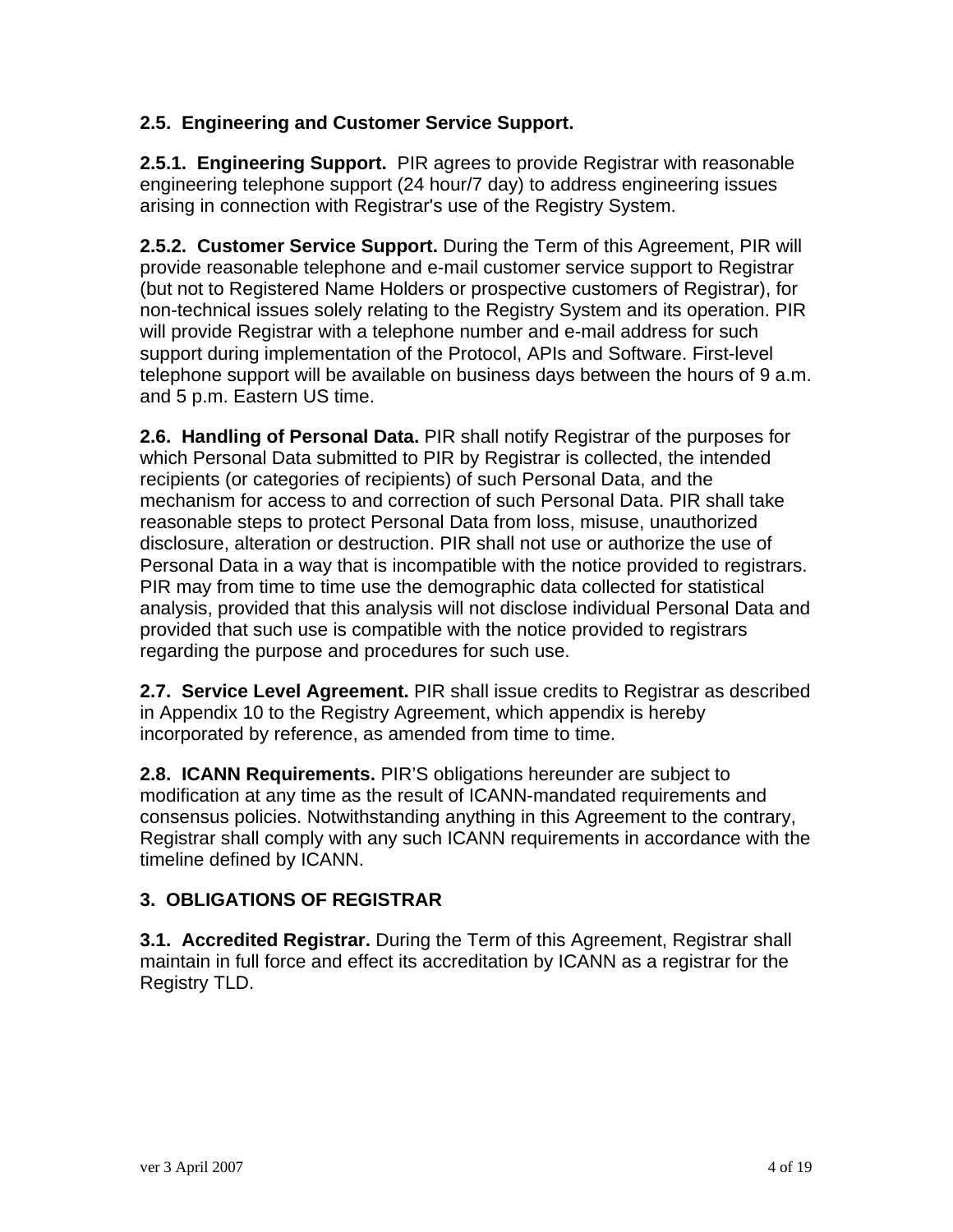**3.2. Registrar Responsibility for Customer Support.** Registrar shall provide (i) support to accept orders for registration, cancellation, modification, renewal, deletion or transfer of Registered Names and (ii) customer service (including domain name record support) and billing and technical support to Registered Name Holders. Registrar shall publish to Registered Name Holders emergency contact information for critical situations such as domain name hijacking.

**3.3. Registrar's Registration Agreement.** At all times while it is sponsoring the registration of any Registered Name within the Registry System, Registrar shall have in effect an electronic or paper registration agreement with the Registered Name Holder. Registrar shall include in its registration agreement those terms required by this Agreement and other terms that are consistent with Registrar's obligations to PIR under this Agreement.

**3.4. Indemnification Required of Registered Name Holders.** In its registration agreement with each Registered Name Holder, Registrar shall require such Registered Name Holder to indemnify, defend and hold harmless PIR and its subcontractors, and the directors, officers, employees, affiliates and agents of each of them, from and against any and all claims, damages, liabilities, costs and expenses, including reasonable legal fees and expenses, arising out of or relating to the Registered Name Holder's domain name registration. The registration agreement shall further require that this indemnification obligation survive the termination or expiration of the registration agreement.

**3.5. Compliance with Terms and Conditions.** Registrar shall comply with each of the following requirements, and further shall include in its registration agreement with each Registered Name Holder, as applicable, an obligation for such Registered Name Holder to comply with each of the following requirements:

**3.5.1.** ICANN standards, policies, procedures, and practices for which PIR has monitoring responsibility in accordance with the Registry Agreement or other arrangement with ICANN; and

**3.5.2.** operational standards, policies, procedures, and practices for the Registry TLD established from time to time by PIR in a non-arbitrary manner and applicable to all registrars, including affiliates of PIR, and consistent with ICANN's standards, policies, procedures, and practices and PIR'S Registry Agreement with ICANN. Additional or revised PIR operational standards, policies, procedures, and practices for the Registry TLD shall be effective upon thirty days notice by PIR to Registrar. If there is a discrepancy between the terms required by this Agreement and the terms of the Registrar's registration agreement, the terms of this Agreement shall supersede those of the Registrar's registration agreement.

**3.6. Additional Requirements for Registration Agreement.** In addition to the provisions of Subsection 3.5, in its registration agreement with each Registered Name Holder, Registrar shall require such Registered Name Holder to: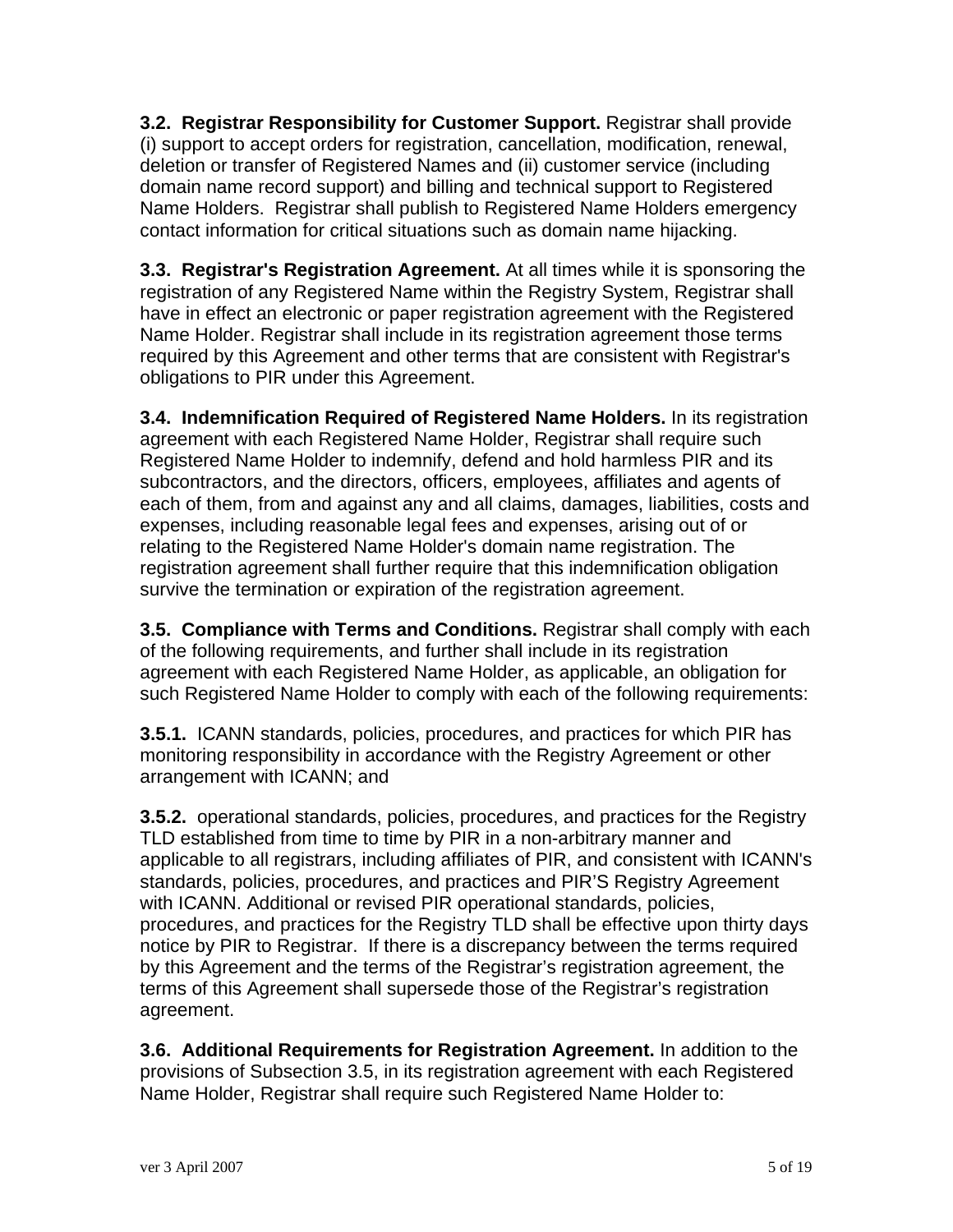**3.6.1.** consent to the use, copying, distribution, publication, modification and other processing of Registered Name Holder's Personal Data by PIR and its designees and agents in a manner consistent with the purposes specified pursuant to Subsection 2.6;

**3.6.2.** submit to proceedings commenced under ICANN's Uniform Domain Name Dispute Resolution Policy ("UDRP"); and

**3.6.3.** immediately correct and update the registration information for the Registered Name during the registration term for the Registered Name;

**3.6.4.** agree to be bound by the terms and conditions of the initial launch of the Registry TLD, including without limitation the sunrise period and the land rush period, and the Sunrise Dispute Resolution Policy, and further to acknowledge that PIR has no liability of any kind for any loss or liability resulting from the proceedings and processes relating to the sunrise period or the land rush period, including, without limitation: (a) the ability or inability of a registrant to obtain a Registered Name during these periods, and (b) the results of any dispute over a sunrise registration; and

**3.6.5.** acknowledge and agree that PIR reserves the right to deny, cancel or transfer any registration or transaction, or place any domain name(s) on registry lock, hold or similar status, that it deems necessary, in its discretion; (1) to protect the integrity and stability of the registry; (2) to comply with any applicable laws, government rules or requirements, requests of law enforcement, or any dispute resolution process; (3) to avoid any liability, civil or criminal, on the part of PIR, as well as its affiliates, subsidiaries, officers, directors, and employees; (4) per the terms of the registration agreement or (5) to correct mistakes made by PIR or any Registrar in connection with a domain name registration. PIR also reserves the right to place upon registry lock, hold or similar status a domain name during resolution of a dispute.

## **3.7. Data Submission Requirements.**

**3.7.1.** As part of its registration and sponsorship of Registered Names in the Registry TLD, Registrar shall submit complete data as required by technical specifications of the Registry System that are made available to Registrar from time to time. Registrar hereby grants PIR a non-exclusive, non-transferable, limited license to such data for propagation of and the provision of authorized access to the TLD zone files and as otherwise required in PIR'S operation of the Registry TLD.

**3.7.2.** Registrar shall submit any corrections or updates from a Registered Name Holder relating to the registration information for a Registered Name to PIR in a timely manner.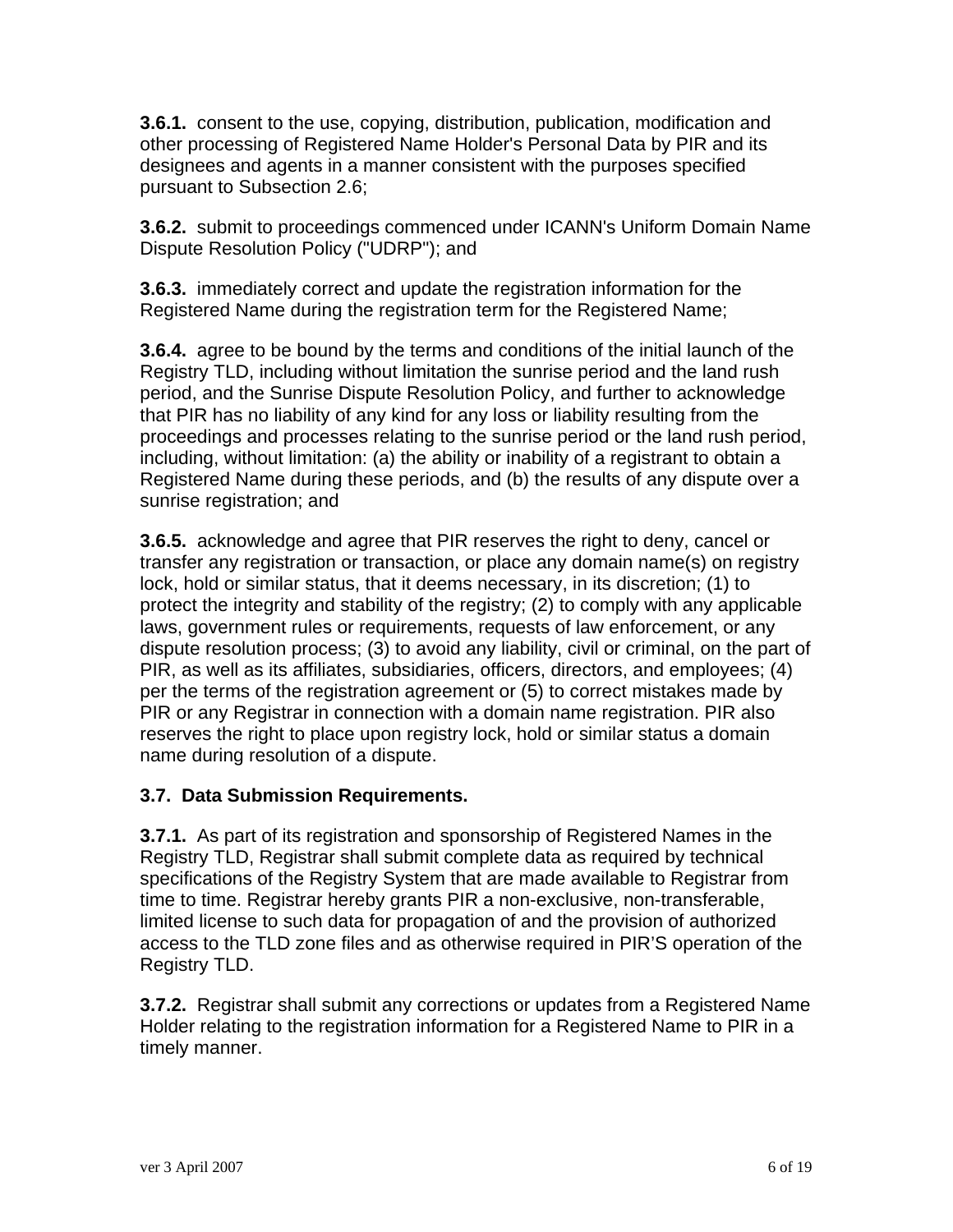## **3.8. Security.**

**3.8.1.** Registrar shall develop and employ in its domain name registration business all necessary technology and restrictions to ensure that its connection to the Registry System is secure and that all data exchanged between Registrar's system and the Registry System shall be protected to avoid unintended disclosure of information. Registrar shall employ the necessary measures to prevent its access to the Registry System granted hereunder from being used to (i) allow, enable, or otherwise support the transmission by e-mail, telephone, or facsimile of mass unsolicited, commercial advertising or solicitations to entities other than its own existing customers; or (ii) enable high volume, automated, electronic processes that send queries or data to the systems of PIR, any other registry operated under an agreement with ICANN, or any ICANN-accredited registrar, except as reasonably necessary to register domain names or modify existing registrations. In addition, PIR may require other reasonable security provisions to ensure that the Registry System is secure and stable.

**3.8.2.** Each session wherein Registrar accesses the Registry System shall be authenticated and encrypted using two-way secure socket layer ("SSL") protocol. At a minimum, Registrar shall authenticate every client connection with the Registry System using both an X.509 server certificate issued by a commercial certification authority identified by the PIR and its Registrar password. Registrar shall disclose only its Registrar password to its employees with a need to know. Registrar agrees to notify PIR within four hours of learning that its Registrar password has been compromised in any way or if its server certificate has been revoked by the issuing certification authority or compromised in any way.

**3.8.3.** Registrar shall not provide identical Registrar-generated authorization <authinfo> codes for domain names registered by different registrants with the same Registrar. PIR in its sole discretion may choose to modify <authinfo> codes for a given domain and shall notify the sponsoring registrar of such modifications via EPP compliant mechanisms (i.e. EPP<poll> or EPP<domain:Info>). Documentation of these mechanisms shall be made available to Registrar by PIR. The Registrar shall provide the Registered Name Holder with timely access to the authorization code along with the ability to modify the authorization code. Registrar shall respond to any inquiry by a Registered Name Holder regarding access to and/or modification of an authorization code within five (5) calendar days.

**3.9. Resolution of Technical Problems.** Registrar shall employ necessary employees, contractors, or agents with sufficient technical training and experience to respond to and fix all technical problems concerning the use of the EPP, the APIs and the systems of PIR in conjunction with Registrar's systems. In the event of significant degradation of the Registry System or other emergency, PIR may, in its sole discretion, temporarily suspend or restrict Registrar's access to the Registry System. Such temporary suspensions shall be applied in a non-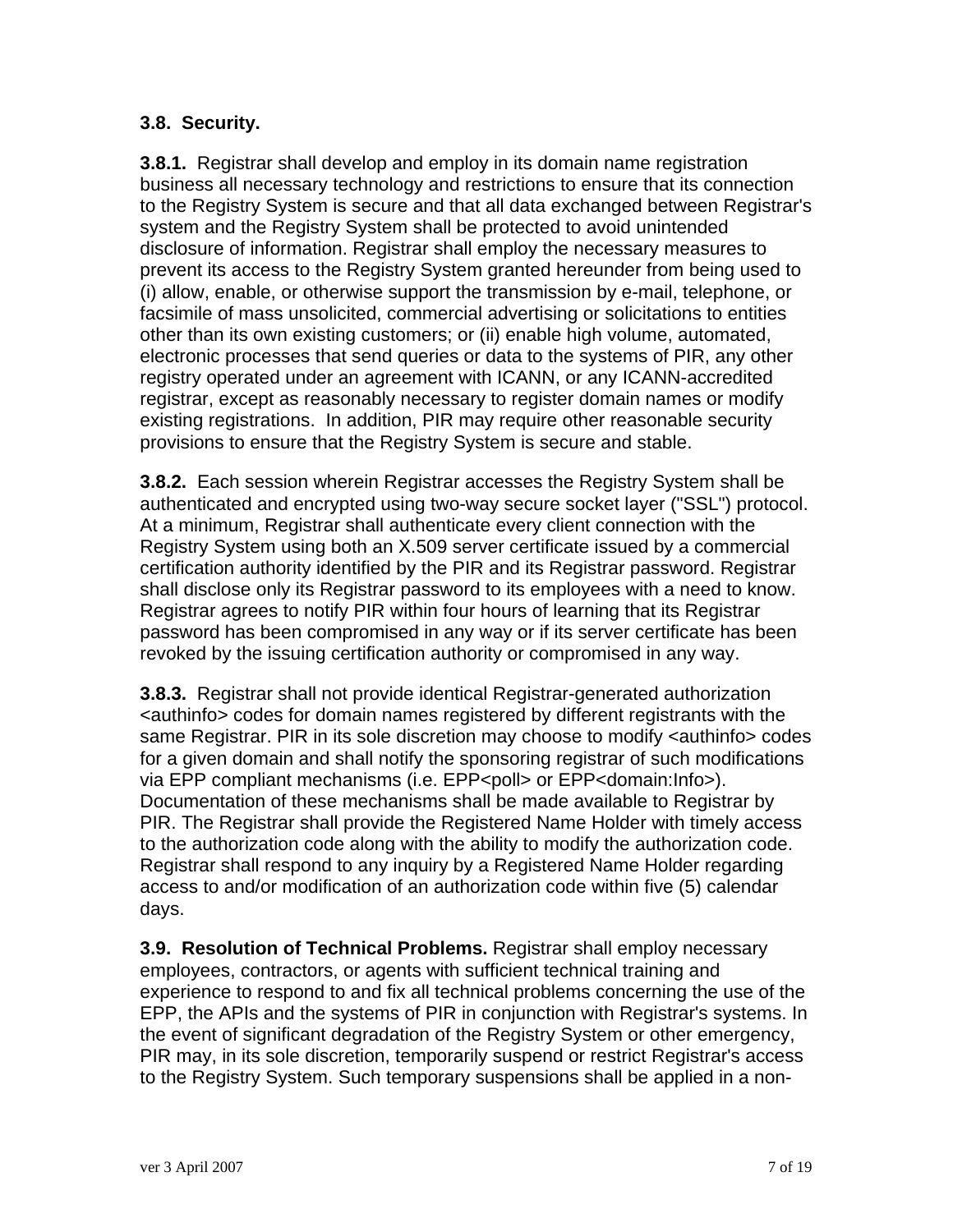arbitrary manner and shall apply fairly to any registrar similarly situated, including affiliates of PIR.

**3.10. Time.** In the event of any dispute concerning the time of the entry of a domain name registration into the Registry Database, the time shown in the Registry records shall control.

**3.11. Transfer of Registration Sponsorship.** Registrar agrees to implement transfers of Registered Name registrations from another registrar to Registrar and vice versa pursuant to the Policy on Transfer of Registrations Between Registrars as may be amended from time to time by ICANN (the "Transfer Policy").

**3.12. Restrictions on Registered Names.** In addition to complying with ICANN standards, policies, procedures, and practices limiting domain names that may be registered, Registrar agrees to comply with applicable statutes and regulations limiting the domain names that may be registered.

# **4. FEES**

**4.1. Amount of PIR Fees.** Registrar agrees to pay PIR the fees set forth in Exhibit A for services provided by PIR to Registrar (collectively, "Fees"). PIR reserves the right to revise the Fees from time to time, provided that PIR shall provide at least six (6) months notice to Registrar prior to any increases in fees for initial registrations, renewal registrations or fees for registrations associated with transfers of sponsorship. In addition, Registrar agrees to pay PIR the applicable variable fees assessed to Registry Operator by ICANN, as permitted by Subsection 7.2(b) of the Registry Agreement by no later ten (10) days after the date of an invoice from Registry Operator for such fees.

**4.2. Payment of PIR Fees.** In advance of incurring Fees, Registrar shall establish a letter of credit, deposit account, or other credit facility accepted by PIR ("Payment Security"), which acceptance will not be unreasonably withheld so long as payment is assured. All Fees are due immediately upon receipt of applications for initial and renewal registrations, registrations associated with transfers of sponsorship, or upon provision of other services provided by PIR to Registrar. Payment shall be made via debit or draw down of the deposit account, letter of credit or other credit facility. PIR shall provide monthly invoice statements to the Registrar. The Registrar must pay this invoice upon receipt in order to ensure timely processing of future domain name registrations.

**4.3. Non-Payment of Fees.** In the event Registrar has insufficient funds deposited or available through the letter of credit or credit facility with PIR, PIR may do any or all of the following: (a) stop accepting new initial or renewal registrations, or registrations associated with transfers of sponsorship, from Registrar; (b) delete the domain names associated with any negative balance incurred or invoice not paid in full from the Registry database (c) give written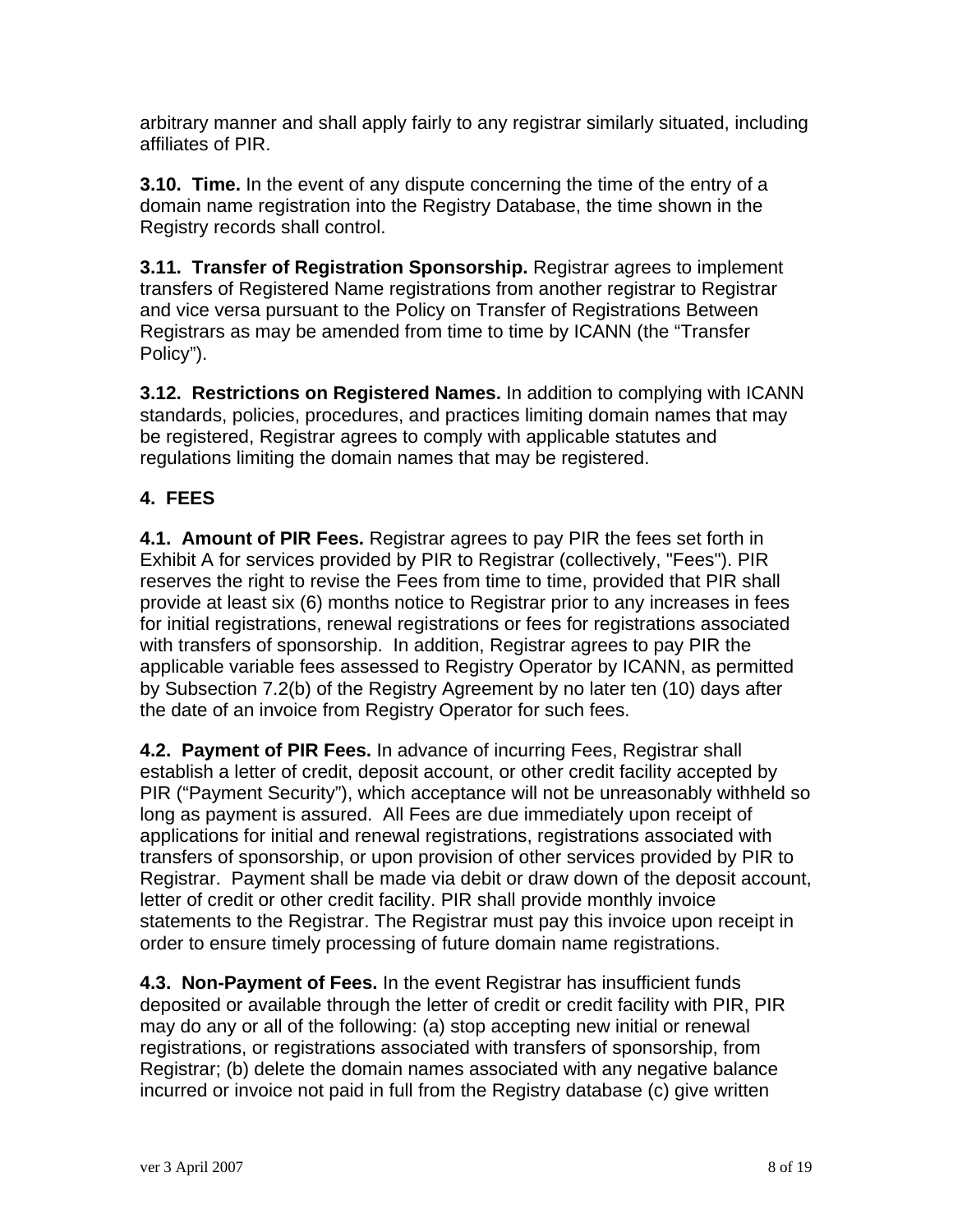notice of termination of this Agreement pursuant to Subsection 9.2.1; and (d) pursue any other remedy under this Agreement.

## **5. CONFIDENTIALITY AND INTELLECTUAL PROPERTY**

**5.1. Use of Confidential Information.** During the Term of this Agreement, each party (the "Disclosing Party") may disclose its Confidential Information to the other party (the "Receiving Party"). Each party's use and disclosure of the Confidential Information of the other party shall be subject to the following terms and conditions:

**5.1.1.** The Receiving Party shall treat as strictly confidential, and use all reasonable efforts to preserve the secrecy and confidentiality of, all Confidential Information of the Disclosing Party, including implementing reasonable physical security measures and operating procedures.

**5.1.2.** The Receiving Party agrees that it will use any Confidential Information of the Disclosing Party solely for the purpose of exercising its right or performing its obligations under this Agreement and for no other purposes whatsoever.

**5.1.3.** The Receiving Party shall make no disclosures whatsoever of any Confidential Information of the Disclosing Party to others; provided, however, that if the Receiving Party is a corporation, partnership, or similar entity, disclosure is permitted to the Receiving Party's officers, employees, contractors and agents who have a demonstrable need to know such Confidential Information, provided the Receiving Party shall advise such personnel of the confidential nature of the Confidential Information and of the procedures required to maintain the confidentiality thereof, and shall require them to acknowledge in writing that they have read, understand, and agree to be individually bound by the confidentiality terms of this Agreement.

**5.1.4.** The Receiving Party shall not modify or remove any confidentiality legends and/or copyright notices appearing on any Confidential Information of the Disclosing Party.

**5.1.5.** The Receiving Party agrees not to prepare any derivative works based on the Confidential Information.

**5.1.6.** Notwithstanding the foregoing, this Subsection 5.1 imposes no obligation upon the parties with respect to information that (i) is disclosed in the absence of a confidentiality agreement and such disclosure was agreed to by the Disclosing Party in writing prior to such disclosure; or (ii) is or has entered the public domain through no fault of the Receiving Party; or (iii) is known by the Receiving Party prior to the time of disclosure; or (iv) is independently developed by the Receiving Party without use of the Confidential Information; or (v) is made generally available by the Disclosing Party without restriction on disclosure; or (vi) is required to be disclosed by law, regulation or court order; provided, that in the event the Receiving Party is required by law, regulation or court order to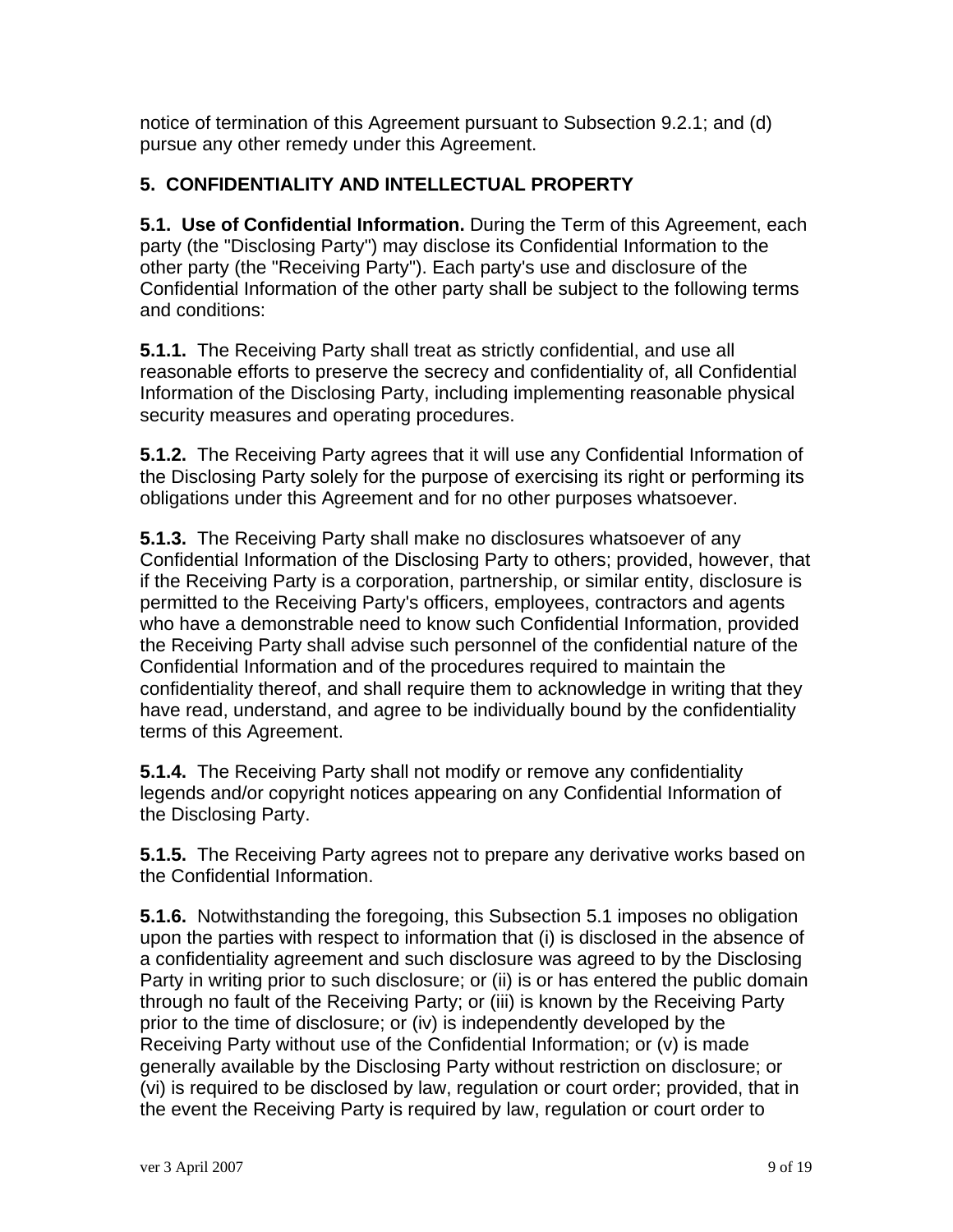disclose any of Disclosing Party's Confidential Information, Receiving Party will promptly notify Disclosing Party in writing prior to making any such disclosure in order to facilitate Disclosing Party seeking a protective order or other appropriate remedy from the proper authority, at the Disclosing Party's expense. Receiving Party agrees to cooperate with Disclosing Party in seeking such order or other remedy. Receiving Party further agrees that if Disclosing Party is not successful in precluding the requesting legal body from requiring the disclosure of the Confidential Information, it will furnish only that portion of the Confidential Information which is legally required.

**5.1.7.** The Receiving Party's duties under this Subsection 5.1 shall expire two (2) years after the expiration or termination of this Agreement or earlier, upon written agreement of the parties.

#### **5.2. Intellectual Property.**

**5.2.1.** Subject to the licenses granted hereunder, each party will continue to independently own its intellectual property, including all patents, trademarks, trade names, service marks, copyrights, trade secrets, proprietary processes and all other forms of intellectual property.

**5.2.2.** Without limiting the generality of the foregoing, no commercial use rights or any licenses under any patent, patent application, copyright, trademark, knowhow, trade secret, or any other intellectual proprietary rights are granted by the Disclosing Party to the Receiving Party by this Agreement, or by any disclosure of any Confidential Information to the Receiving Party under this Agreement.

## **6. INDEMNITIES AND LIMITATION OF LIABILITY**

**6.1. Indemnification.** Registrar, at its own expense and within thirty days after presentation of a demand by PIR under this Section, will indemnify, defend and hold harmless PIR and its subcontractors, and the directors, officers, employees, representatives, agents and affiliates of each of them, against any claim, suit, action, or other proceeding brought against any such party(ies) based on or arising from any claim or alleged claim: (i) relating to any product or service of Registrar; (ii) relating to any agreement, including Registrar's dispute policy, with any Registered Name Holder or Registrar; or (iii) relating to Registrar's domain name registration business, including, but not limited to, Registrar's advertising, domain name application process, systems and other processes, fees charged, billing practices and customer service. PIR shall provide Registrar with prompt notice of any such claim, and upon Registrar's written request, PIR will provide to Registrar all available information and assistance reasonably necessary for Registrar to defend such claim, provided that Registrar reimburses PIR for PIR'S actual and reasonable costs incurred in connection with providing such information and assistance. Registrar will not enter into any settlement or compromise of any such indemnifiable claim without PIR'S prior written consent, which consent shall not be unreasonably withheld. Registrar will pay any and all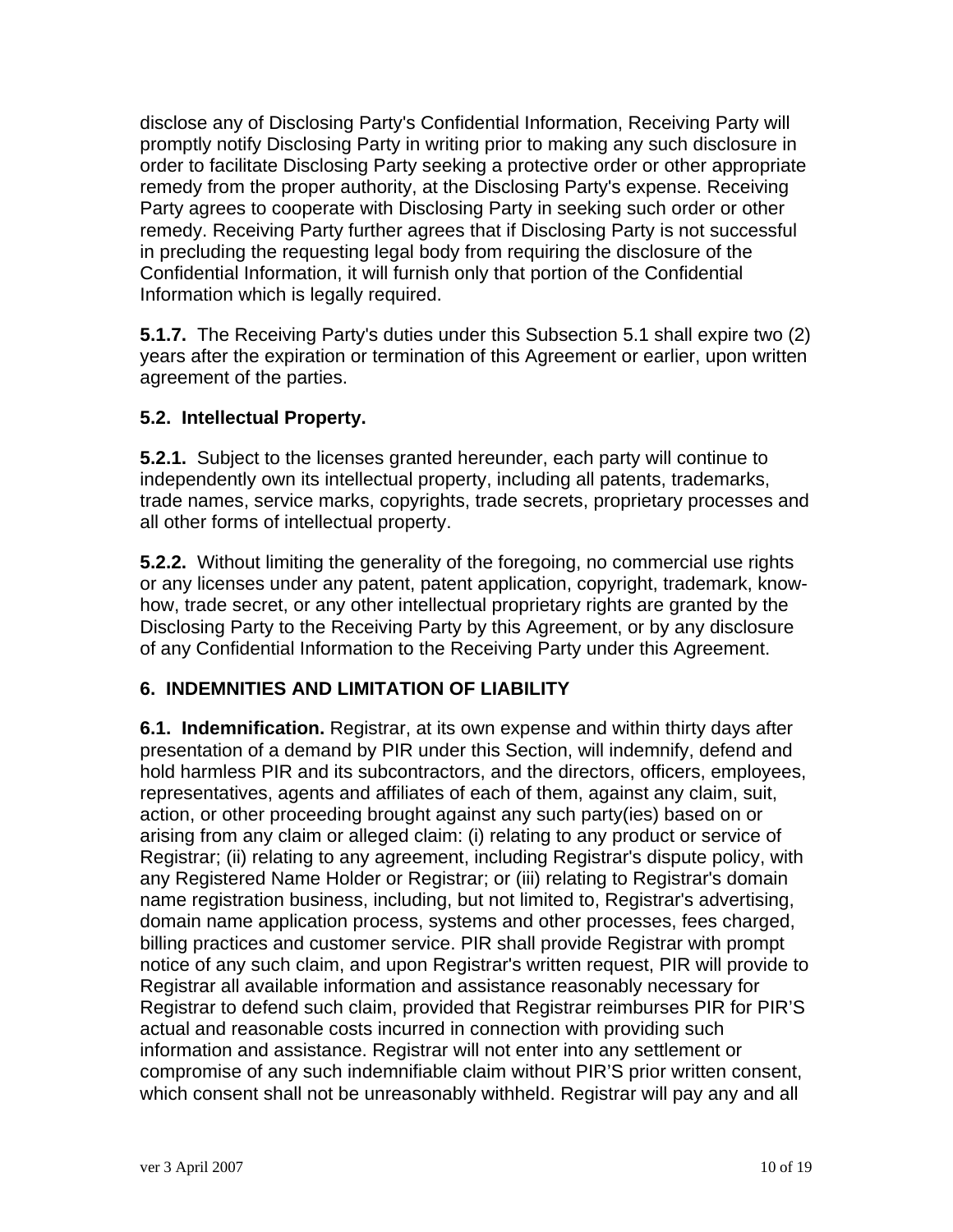costs, damages, and expenses, including, but not limited to, reasonable attorneys' fees and costs awarded against or otherwise incurred by PIR in connection with or arising from any such indemnifiable claim, suit, action or proceeding.

**6.2. Representation and Warranty.** Registrar represents and warrants that: (i) it is a corporation duly incorporated, validly existing and in good standing under the law of the jurisdiction of its formation (ii) it has all requisite corporate power and authority to execute, deliver and perform its obligations under this Agreement, (iii) the execution, performance and delivery of this Agreement has been duly authorized by Registrar, (iv) it is, and will continue to be, accredited by ICANN or its successor and (v) no further approval, authorization or consent of any governmental or regulatory authority is required to be obtained or made by Registrar in order for it to enter into and perform its obligations under this Agreement.

**6.3. Limitation of Liability.** IN NO EVENT SHALL EITHER PARTY BE LIABLE FOR ANY SPECIAL, INDIRECT, INCIDENTAL, PUNITIVE, EXEMPLARY OR CONSEQUENTIAL DAMAGES, OR ANY DAMAGES RESULTING FROM LOSS OF PROFITS OR BUSINESS INTERRUPTION, ARISING OUT OF OR IN CONNECTION WITH THIS AGREEMENT, EVEN IF THE OTHER PARTY HAS BEEN ADVISED OF THE POSSIBILITY OF SUCH DAMAGES. IN NO EVENT SHALL THE MAXIMUM AGGREGATE LIABILITY OF PIR AND ITS SUBCONTRACTORS EXCEED THE LESSER OF (i) THE TOTAL AMOUNT PAID TO PIR UNDER THE TERMS OF THIS AGREEMENT FOR THE IMMEDIATELY PRECEEDING 12 MONTH PERIOD, OR (ii) \$100,000 USD.

**6.4. Disclaimer of Warranties.** THE REGISTRAR TOOL KIT AND ALL OTHER ITEMS PROVIDED BY PIR HEREUNDER ARE PROVIDED "AS-IS" AND WITHOUT ANY WARRANTY OF ANY KIND. PIR EXPRESSLY DISCLAIMS ALL WARRANTIES AND/OR CONDITIONS, EXPRESS OR IMPLIED, INCLUDING, BUT NOT LIMITED TO, THE IMPLIED WARRANTIES AND CONDITIONS OF MERCHANTABILITY OR SATISFACTORY QUALITY AND FITNESS FOR A PARTICULAR PURPOSE AND NONINFRINGEMENT OF THIRD PARTY RIGHTS. PIR DOES NOT WARRANT THAT THE FUNCTIONS CONTAINED IN THE REGISTRAR TOOL KIT WILL MEET REGISTRAR'S REQUIREMENTS, OR THAT THE OPERATION OF THE REGISTRAR TOOL KIT WILL BE UNINTERRUPTED OR ERROR-FREE, OR THAT DEFECTS IN THE REGISTRAR TOOL KIT WILL BE CORRECTED. FURTHERMORE, PIR DOES NOT WARRANT NOR MAKE ANY REPRESENTATIONS REGARDING THE USE OR THE RESULTS OF THE REGISTRAR TOOL KIT OR RELATED DOCUMENTATION IN TERMS OF THEIR CORRECTNESS, ACCURACY, RELIABILITY, OR OTHERWISE. SHOULD THE REGISTRAR TOOL KIT PROVE DEFECTIVE, REGISTRAR ASSUMES THE ENTIRE COST OF ALL NECESSARY SERVICING, REPAIR OR CORRECTION OF REGISTRAR'S OWN SYSTEMS AND SOFTWARE.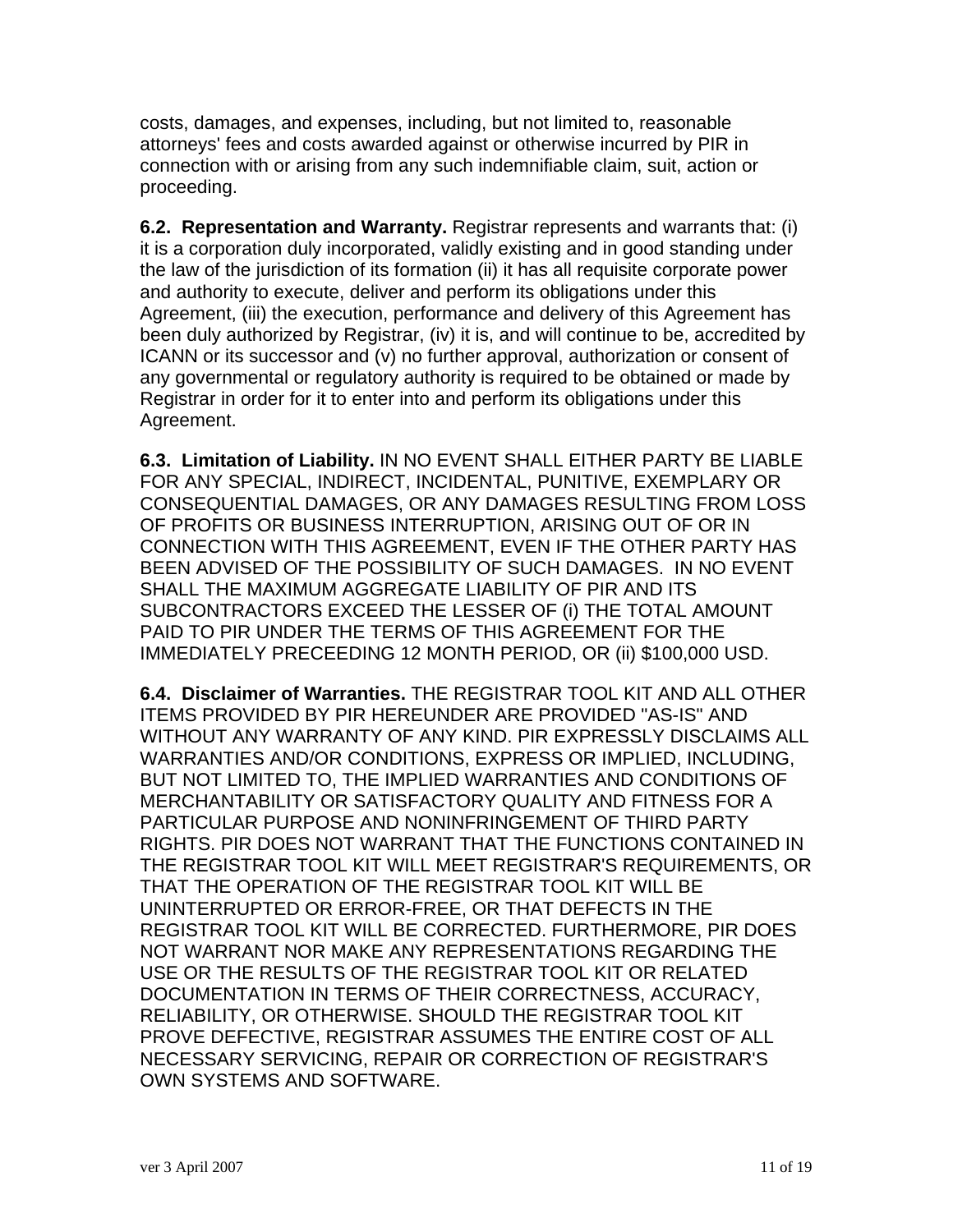**6.5. Reservation of Rights.** PIR reserves the right to deny, cancel or transfer any registration or transaction, or place any domain name(s) on registry lock, hold or similar status, that it deems necessary, in its discretion; (1) to protect the integrity and stability of the registry; (2) to comply with any applicable laws, government rules or requirements, requests of law enforcement, or any dispute resolution process; (3) to avoid any liability, civil or criminal, on the part of PIR, as well as its affiliates, subsidiaries, officers, directors, and employees; (4) for violations of this Agreement, including, without limitation, the exhibits hereto; or (5) to correct mistakes made by PIR or any Registrar in connection with a domain name registration. PIR also reserves the right to place a domain name on registry hold, registry lock, or similar status during resolution of a dispute.

# **7. INSURANCE**

**7.1. Insurance Requirements**. Registrar shall acquire, on or before the Effective Date, at least US \$1,000,000 in comprehensive general liability insurance from a reputable insurance provider with a rating equivalent to an A.M. Best rating of "A" or better and shall maintain insurance meeting these requirements throughout the Term of this Agreement. Registrar shall provide a copy of the insurance policy to Registry Operator, current as of the Effective Date, upon execution of this Agreement, and from time to time thereafter upon Registry Operator's reasonable request. Such insurance shall entitle PIR to seek compensation under such policy on behalf of PIR and its subcontractors, and the directors, officers, employees, representatives, agents, and affiliates of each of them, in respect of all costs and damages (including reasonable attorney fees) which any of them may suffer by reason of Registrar's failure to meet its indemnification obligations under this Agreement.

## **8. DISPUTE RESOLUTION**

**8.1. Dispute Resolution.** Disputes arising under or in connection with this Agreement, including requests for specific performance, shall be resolved through binding arbitration conducted as provided in this Section pursuant to the rules of the International Court of Arbitration of the International Chamber of Commerce ("ICC"). The arbitration shall be conducted in the English language and shall occur in the state of Virginia, U.S.A. There shall be three arbitrators: each party shall choose one arbitrator and, if the two arbitrators are not able to agree on a third arbitrator, the third shall be chosen by the ICC. The parties shall bear the costs of the arbitration in equal shares, subject to the right of the arbitrators to reallocate the costs in their award as provided in the ICC rules. The parties shall bear their own attorneys' fees in connection with the arbitration, and the arbitrators may not reallocate the attorneys' fees in conjunction with their award. The arbitrators shall render their decision within ninety days of the initiation of arbitration. Any litigation brought to enforce an arbitration award shall be brought in the state or federal courts of the state of Virginia, U.S.A.; however, the parties shall also have the right to enforce a judgment of such a court in any court of competent jurisdiction. For the purpose of aiding the arbitration and/or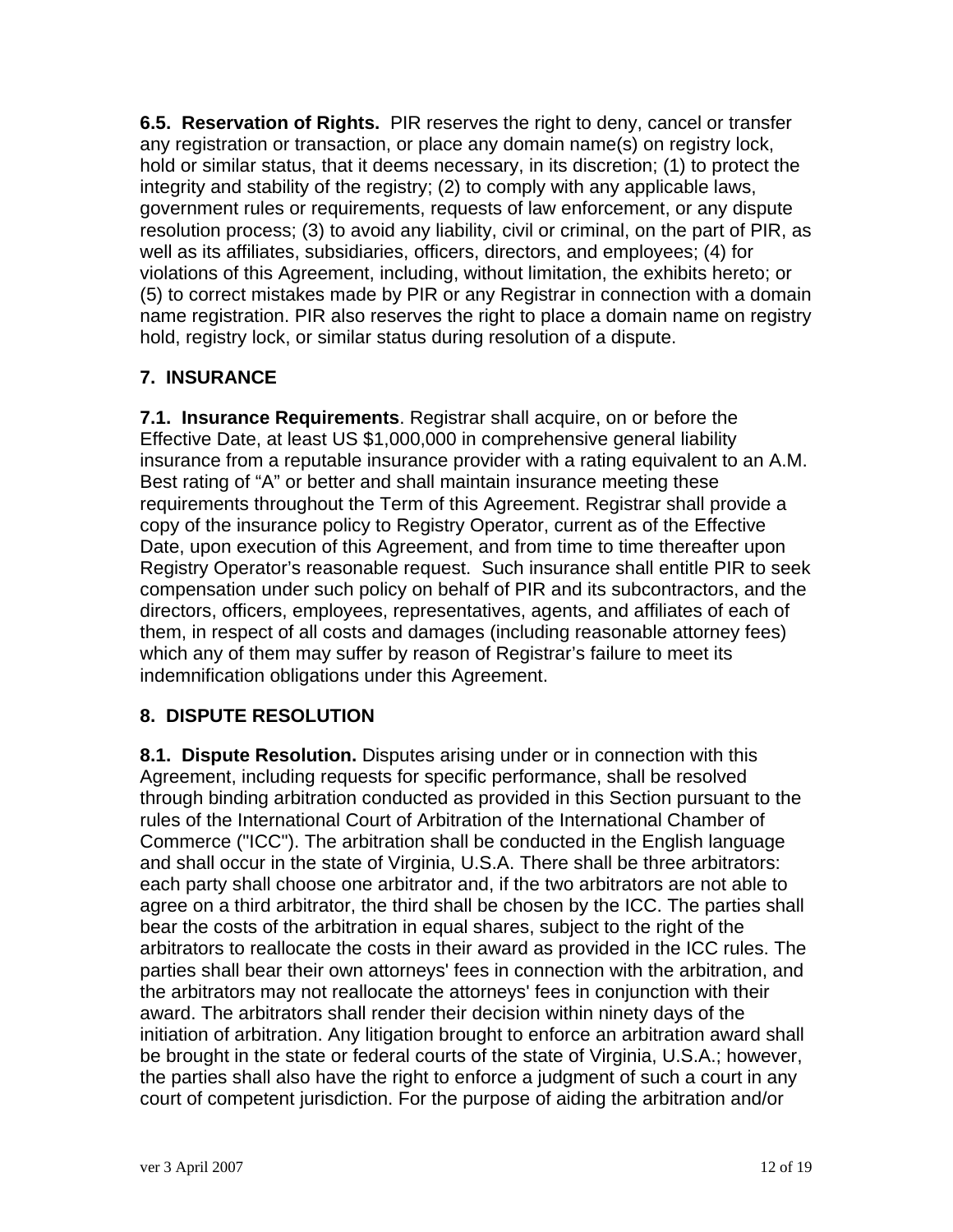preserving the rights of a party during the pendency of an arbitration, each party shall have the right to seek temporary or preliminary injunctive relief from the arbitration panel or a court located in the state or federal courts in the state of Virginia, U.S.A., which shall not be a waiver of this arbitration agreement.

# **9. TERM AND TERMINATION**

**9.1. Term of the Agreement; Revisions.** The Term of this Agreement shall commence on the Effective Date and, unless earlier terminated in accordance with the provisions of this Agreement, shall expire on the last day of the calendar month which is two (2) years following the Effective Date. This Agreement shall automatically renew for additional successive two (2) year terms unless Registrar provides notice of termination to Registry Operator at least thirty (30) days prior to the end of the initial or any renewal term. In the event that revisions to PIR'S approved form of Registry-Registrar Agreement are approved or adopted by ICANN, Registrar will either execute an amendment substituting the revised agreement in place of this Agreement or, at its option exercised within fifteen (15) days after receiving notice of such amendment, terminate this Agreement immediately by giving written notice to PIR. In the event that PIR does not receive such executed amendment or notice of termination from Registrar within such fifteen day period, Registrar shall be deemed to have terminated this Agreement effective immediately.

**9.2. Termination.** This Agreement may be terminated as follows:

**9.2.1.** Termination For Cause. In the event that either party materially breaches any of its obligations under this Agreement and such breach is not substantially cured within thirty calendar days after written notice thereof is given by the other party, then the non-breaching party may, by giving written notice thereof to the other party, terminate this Agreement as of the date specified in such notice of termination.

**9.2.2.** Termination at Option of Registrar. Registrar may terminate this Agreement at any time by giving PIR thirty days notice of termination.

**9.2.3.** Termination Upon Loss of Registrar's Accreditation. This Agreement shall terminate in the event Registrar's accreditation by ICANN is terminated or expires without renewal.

**9.2.4.** Termination in the Event of Termination of Registry Agreement. This Agreement shall terminate in the event that PIR'S Registry Agreement with ICANN is terminated or expires without entry of a subsequent Registry Agreement with ICANN and this Agreement is not assigned under Subsection 10.1.1.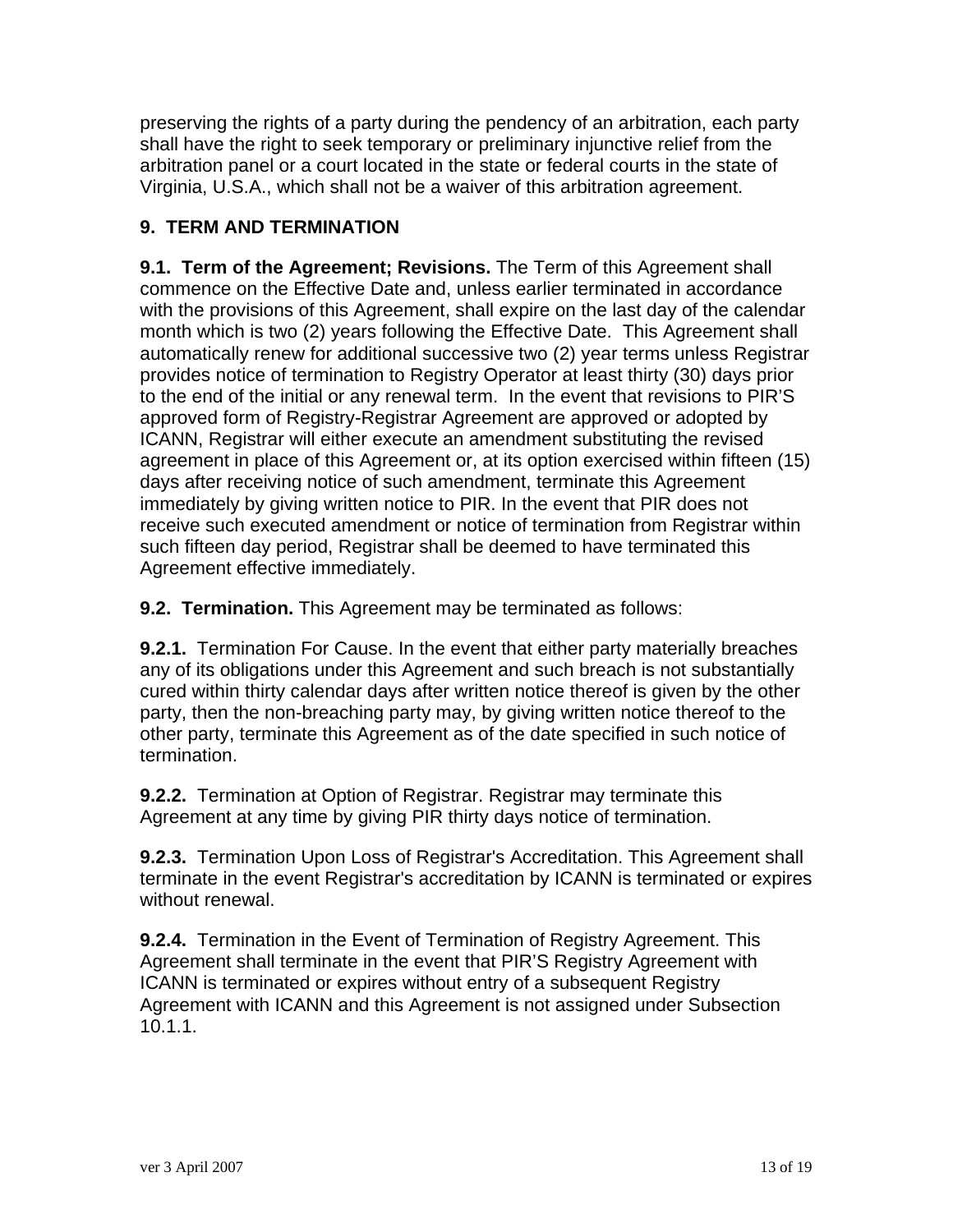**9.2.5.** Termination in the Event of Insolvency or Bankruptcy. Either party may terminate this Agreement if the other party is adjudged insolvent or bankrupt, or if proceedings are instituted by or against a party seeking relief, reorganization or arrangement under any laws relating to insolvency, or seeking any assignment for the benefit of creditors, or seeking the appointment of a receiver, liquidator or trustee of a party's property or assets or the liquidation, dissolution or winding up of a party's business.

**9.3. Effect of Termination.** Upon the expiration or termination of this Agreement for any reason:

**9.3.1.** PIR will complete the registration of all domain names processed by Registrar prior to the effective date of such expiration or termination, provided that Registrar's payments to PIR for Fees are current and timely.

**9.3.2.** Registrar shall immediately transfer its sponsorship of Registered Names to another ICANN-accredited registrar in compliance with any procedures established or approved by ICANN.

**9.3.3.** All Confidential Information of the Disclosing Party in the possession of the Receiving Party shall be immediately returned to the Disclosing Party.

**9.3.4.** In the event of termination in accordance with the provisions of Subsections 9.1, 9.2.1, 9.2.2, 9.2.3 or 9.2.5, PIR reserves the right to immediately contact any and all Registered Name Holders to facilitate the orderly and stable transition of Registered Name Holders to other ICANN-accredited registrars.

**9.3.5.** All fees owing to PIR shall become immediately due and payable.

**9.4. Survival.** In the event of termination of this Agreement, the following shall survive: (i) Subsections 2.6, 3.6, 5.1, 5.2, 6.1, 6.3, 6.4, 8.1, 9.4, 10.2, 10.3, 10.4, 10.6, 10.7 and 10.8 and (ii) the Registered Name Holder's indemnification obligation under Subsection 3.4. Neither party shall be liable to the other for damages of any sort resulting solely from terminating this Agreement in accordance with its terms.

## **10. MISCELLANEOUS**

## **10.1. Assignments.**

**10.1.1.** Assignment to Successor PIR. In the event the PIR'S Registry Agreement is terminated or expires without entry by PIR and ICANN of a subsequent registry agreement, PIR'S rights under this Agreement may be assigned to a company with a subsequent registry agreement covering the Registry TLD upon ICANN's giving Registrar written notice within sixty days of the termination or expiration, provided that the subsequent PIR assumes the duties of PIR under this Agreement.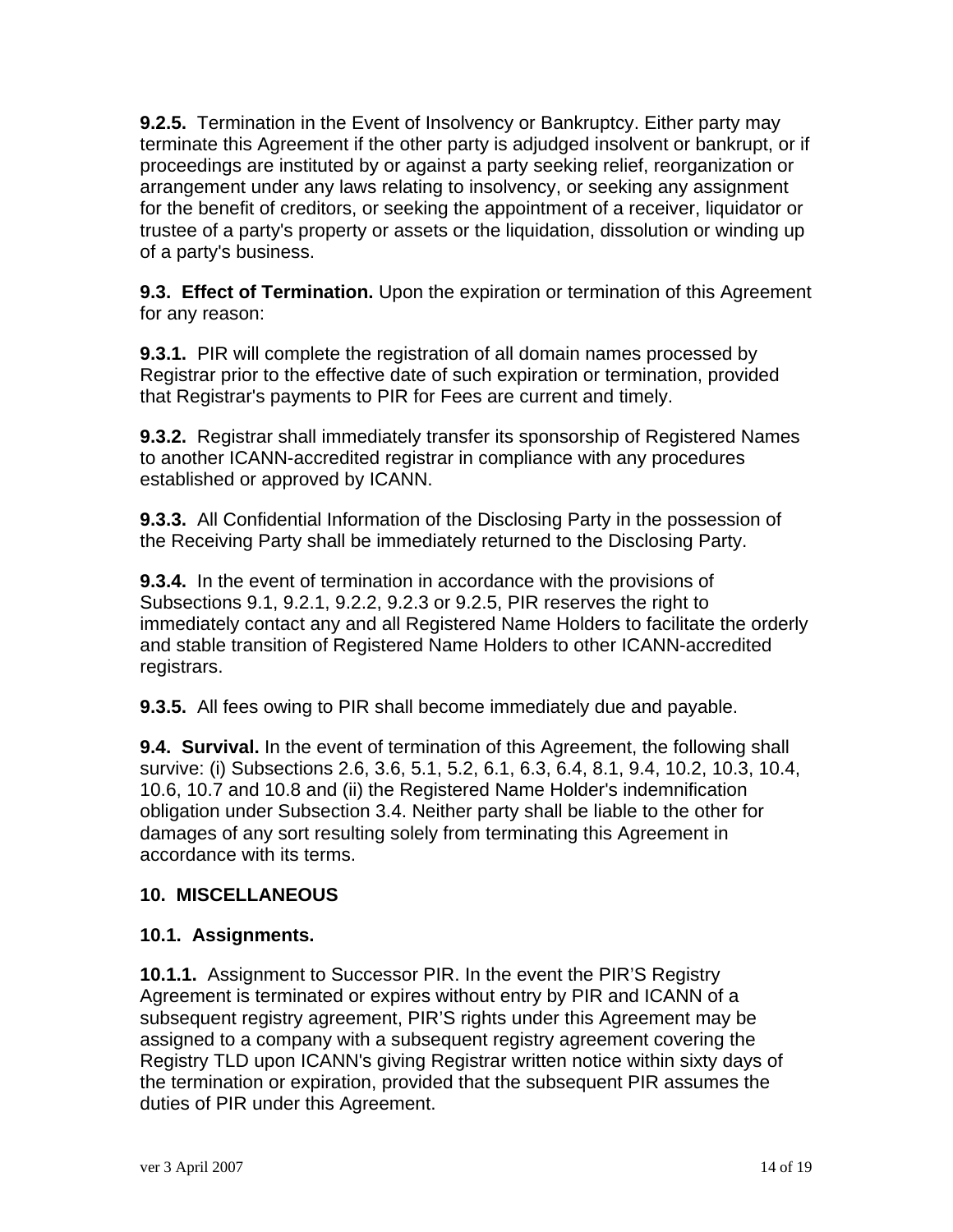**10.1.2.** Assignment in Connection with Assignment of Agreement with ICANN. In the event that PIR'S Registry Agreement with ICANN for the Registry TLD is validly assigned, PIR'S rights under this Agreement shall be automatically assigned to the assignee of the Registry Agreement, provided that the assignee assumes the duties of PIR under this Agreement. In the event that Registrar's accreditation agreement with ICANN for the Registry TLD is validly assigned, Registrar's rights under this Agreement shall be automatically assigned to the assignee of the accreditation agreement, provided that the subsequent registrar assumes the duties of Registrar under this Agreement.

**10.1.3.** Other Assignments. Except as otherwise expressly provided in this Agreement, the provisions of this Agreement shall inure to the benefit of and be binding upon, the successors and permitted assigns of the parties. Neither party shall assign or transfer its rights or obligations under this Agreement without the prior written consent of the other party, which shall not be unreasonably withheld.

**10.2. Notices.** Any notice or other communication required or permitted to be delivered to any party under this Agreement shall be in writing and shall be deemed properly delivered, given and received when delivered (by hand, by registered mail, by courier or express delivery service, by e-mail or by telecopier during business hours) to the address or telecopier number set forth beneath the name of such party below, unless such party has given a notice of a change of address in writing:

\_\_\_\_\_\_\_\_\_\_\_\_\_\_\_\_\_\_\_\_\_\_\_\_\_\_\_\_\_\_\_\_\_\_\_\_\_\_\_\_\_\_\_\_\_

\_\_\_\_\_\_\_\_\_\_\_\_\_\_\_\_\_\_\_\_\_\_\_\_\_\_\_\_\_\_\_\_\_\_\_\_\_\_\_\_\_\_\_\_\_

\_\_\_\_\_\_\_\_\_\_\_\_\_\_\_\_\_\_\_\_\_\_\_\_\_\_\_\_\_\_\_\_\_\_\_\_\_\_\_\_\_\_\_\_\_

\_\_\_\_\_\_\_\_\_\_\_\_\_\_\_\_\_\_\_\_\_\_\_\_\_\_\_\_\_\_\_\_\_\_\_\_\_\_\_\_\_\_\_\_\_

\_\_\_\_\_\_\_\_\_\_\_\_\_\_\_\_\_\_\_\_\_\_\_\_\_\_\_\_\_\_\_\_\_\_\_\_\_\_\_\_\_\_\_\_\_

\_\_\_\_\_\_\_\_\_\_\_\_\_\_\_\_\_\_\_\_\_\_\_\_\_\_\_\_\_\_\_\_\_\_\_\_\_\_\_\_\_\_\_\_\_

\_\_\_\_\_\_\_\_\_\_\_\_\_\_\_\_\_\_\_\_\_\_\_\_\_\_\_\_\_\_\_\_\_\_\_\_\_\_\_\_\_\_\_\_\_

\_\_\_\_\_\_\_\_\_\_\_\_\_\_\_\_\_\_\_\_\_\_\_\_\_\_\_\_\_\_\_\_\_\_\_\_\_\_\_\_\_\_\_\_\_

\_\_\_\_\_\_\_\_\_\_\_\_\_\_\_\_\_\_\_\_\_\_\_\_\_\_\_\_\_\_\_\_\_\_\_\_\_\_\_\_\_\_\_\_\_

\_\_\_\_\_\_\_\_\_\_\_\_\_\_\_\_\_\_\_\_\_\_\_\_\_\_\_\_\_\_\_\_\_\_\_\_\_\_\_\_\_\_\_\_\_

If to Registrar:

with copy to: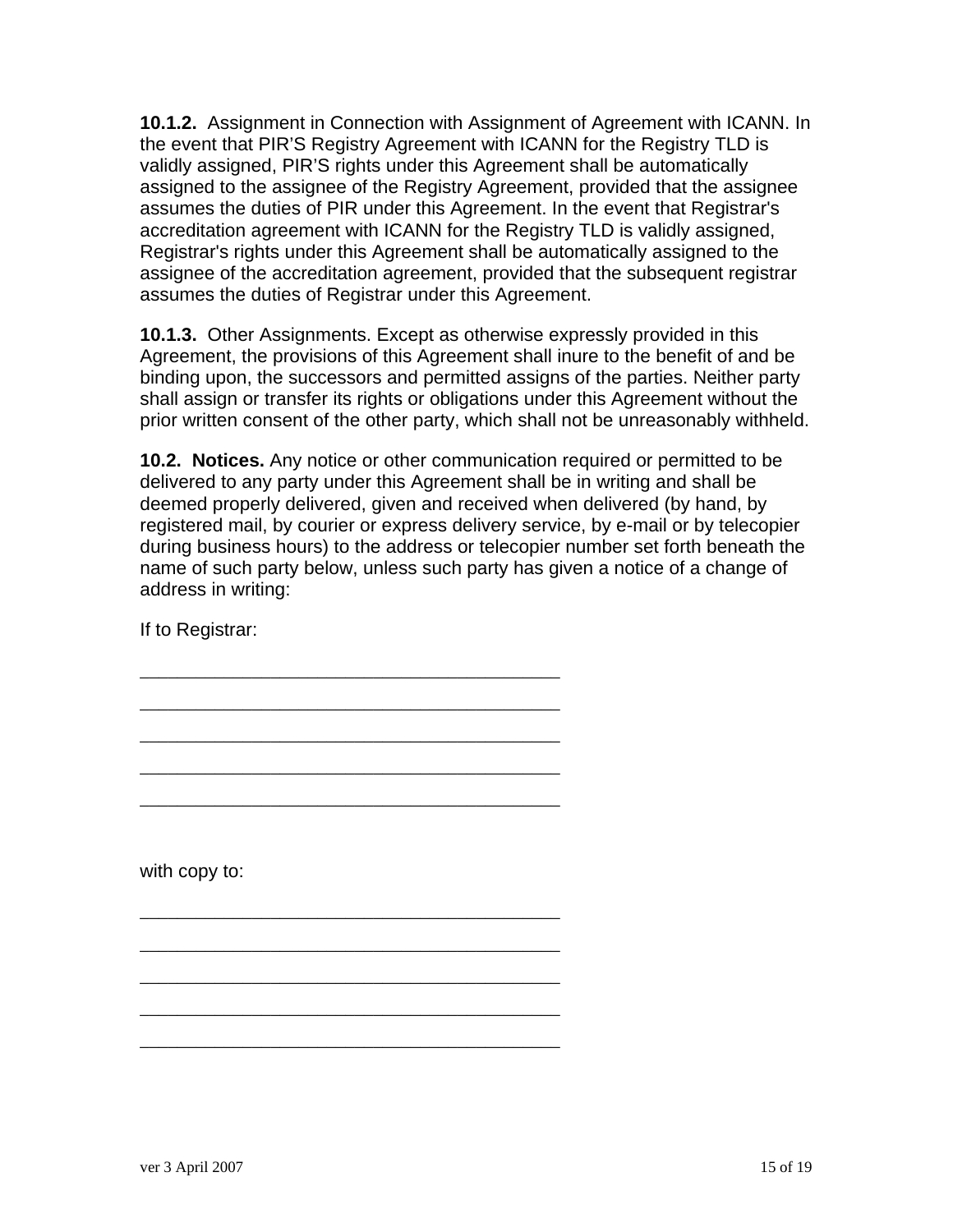If to PIR:

Public Interest Registry 1775 Wiehle Avenue, Suite 102A Reston, VA 20190, U.S.A. Telephone: +1 703-464-7005 Facsimile: +1 703-464-7006 Attention: President and Chief Executive Officer Email: (As specified from time to time.)

with a copy to:

Public Interest Registry 1775 Wiehle Avenue, Suite 102A Reston, VA 20190, U.S.A. Attention: General Counsel

**10.3. Third-Party Beneficiaries.** The parties expressly agree that ICANN is an intended third-party beneficiary of this Agreement. Otherwise, this Agreement shall not be construed to create any obligation by either party to any non-party to this Agreement, including any holder of a Registered Name. Registrar expressly acknowledges that, notwithstanding anything in this Agreement to the contrary, it is not an intended third-party beneficiary of the Registry Agreement.

**10.4. Relationship of the Parties.** Nothing in this Agreement shall be construed as creating an employer-employee or agency relationship, a partnership or a joint venture between the parties.

**10.5. Force Majeure.** Neither party shall be liable to the other for any loss or damage resulting from any cause beyond its reasonable control (a "Force Majeure Event") including, but not limited to, insurrection or civil disorder, war or military operations, national or local emergency, acts or omissions of government or other competent authority, compliance with any statutory obligation or executive order, industrial disputes of any kind (whether or not involving either party's employees), fire, lightning, explosion, flood, subsidence, weather of exceptional severity, and acts or omissions of persons for whom neither party is responsible. Upon occurrence of a Force Majeure Event and to the extent such occurrence interferes with either party's performance of this Agreement, such party shall be excused from performance of its obligations (other than payment obligations) during the first six months of such interference, provided that such party uses best efforts to avoid or remove such causes of nonperformance as soon as possible.

**10.6. Amendments.** No amendment, supplement, or modification of this Agreement or any provision hereof shall be binding unless executed in writing by both parties.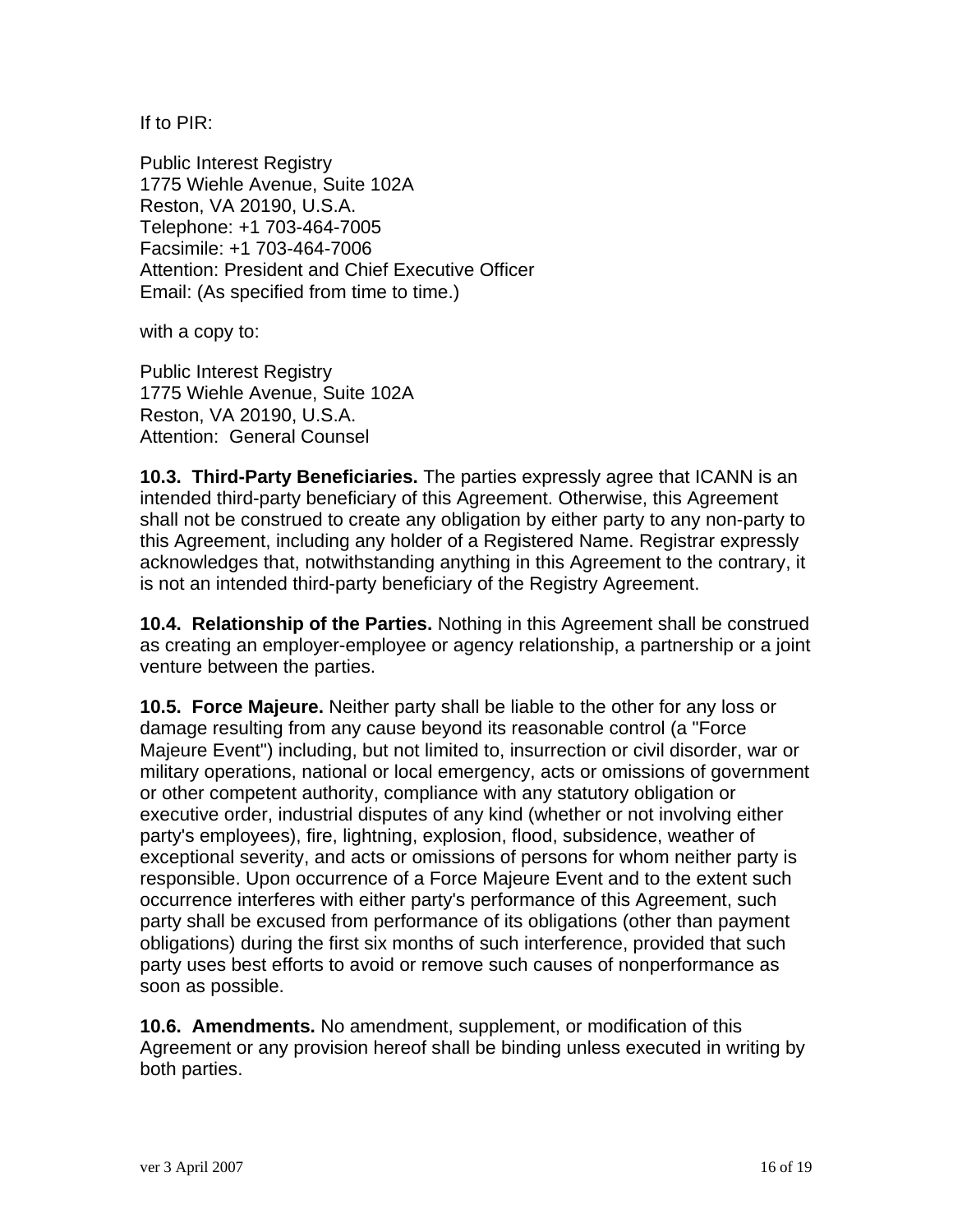**10.7. Waivers.** No failure on the part of either party to exercise any power, right, privilege or remedy under this Agreement, and no delay on the part of either party in exercising any power, right, privilege or remedy under this Agreement, shall operate as a waiver of such power, right, privilege or remedy; and no single or partial exercise or waiver of any such power, right, privilege or remedy shall preclude any other or further exercise thereof or of any other power, right, privilege or remedy. Neither party shall be deemed to have waived any claim arising out of this Agreement, or any power, right, privilege or remedy under this Agreement, unless the waiver of such claim, power, right, privilege or remedy is expressly set forth in a written instrument duly executed and delivered on behalf of such party; and any such waiver shall not be applicable or have any effect except in the specific instance in which it is given.

**10.8. Entire Agreement.** This Agreement (including its exhibits, which form a part of it) constitutes the entire agreement between the parties concerning the subject matter of this Agreement and supersedes any prior agreements, representations, statements, negotiations, understandings, proposals or undertakings, oral or written, with respect to the subject matter expressly set forth herein.

**10.9. Counterparts.** All executed copies of this Agreement are duplicate originals, equally admissible as evidence. This Agreement may be executed in counterparts, and such counterparts taken together shall be deemed the Agreement. A facsimile copy of a signature of a party hereto shall have the same effect and validity as an original signature.

IN WITNESS WHEREOF, the parties hereto have executed this Agreement as of the date set forth in the first paragraph hereof.

| PUBLIC INTEREST REGISTRY |  |
|--------------------------|--|
|                          |  |
|                          |  |
|                          |  |
|                          |  |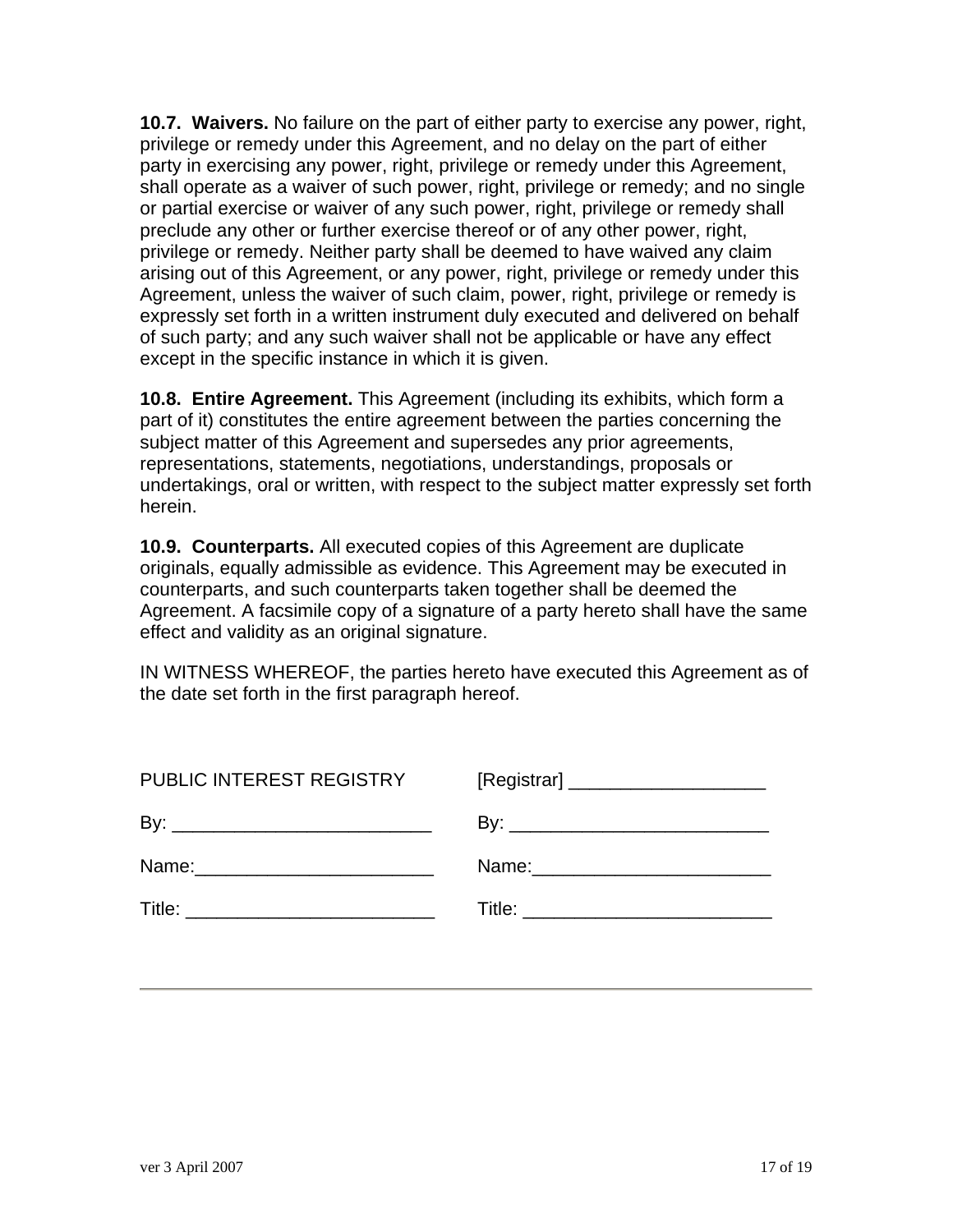#### **Exhibit A REGISTRATION FEES**

#### **1. Domain-Name Initial Registration Fee**

PIR will charge a fee per annual increment of an initial registration of a Registered Name (the "Initial Registration Fee"). The Initial Registration Fee shall be paid in full by Registrar sponsoring the domain name at the time of registration. The current Initial Registration Fee as of the Effective Date is US\$6.00.

#### **2. Domain-Name Renewal Fee**

PIR will charge a fee per annual increment of a renewal of a Registered Name (the "Renewal Fee") in the Registry TLD. The Renewal Fee shall be paid in full by Registrar sponsoring the domain name at the time of renewal. The current Renewal Fee as of the Effective Date is US\$6.00.

#### **3. Fees for Transfers of Sponsorship of Domain-Name Registrations**

Where the sponsorship of a domain name is transferred from one ICANN-Accredited Registrar to another ICANN-Accredited Registrar, PIR will require the registrar receiving the sponsorship to request a renewal of one year for the name. In connection with that extension, PIR will charge a Renewal Fee for the requested extension as provided in item 2 above. The transfer shall result in an extension according to the renewal request, subject to a ten-year maximum on the future term of any domain-name registration. The Renewal Fee shall be paid in full at the time of the transfer by the ICANN-Accredited Registrar receiving sponsorship of the domain name.

**4. Bulk Transfers.** For a bulk transfer approved by ICANN under Part B of the Transfer Policy, Registrar shall pay PIR US \$0 (for transfer of 50,000 names or fewer) or US \$50,000 (for transfers of more than 50,000 names).

**5. Restore Fee**. Registrar shall pay PIR a fee (the "Restore Fee") per Registered Name restored during the Redemption Grace Period; provided that PIR reserves the right, in its sole discretion, to lower such fee based on extenuating circumstances. The current Restore Fee as of the Effective Date is US\$40 per Registered Name Restored.

**6. Excess Deletion Fee**. PIR may charge registrars a fee (the "Excess Deletion Fee") for each Registered Name deleted within the five day add grace period (as specified in Appendix 7, Section 3.1.1 of the Registry Agreement, "Grace Period Deletes") in the event Grace Period Deletes with respect to the relevant time period as determined by PIR are in excess of ninety percent (90%) of the total number of initial registrations made by the registrar over that time period. The time period